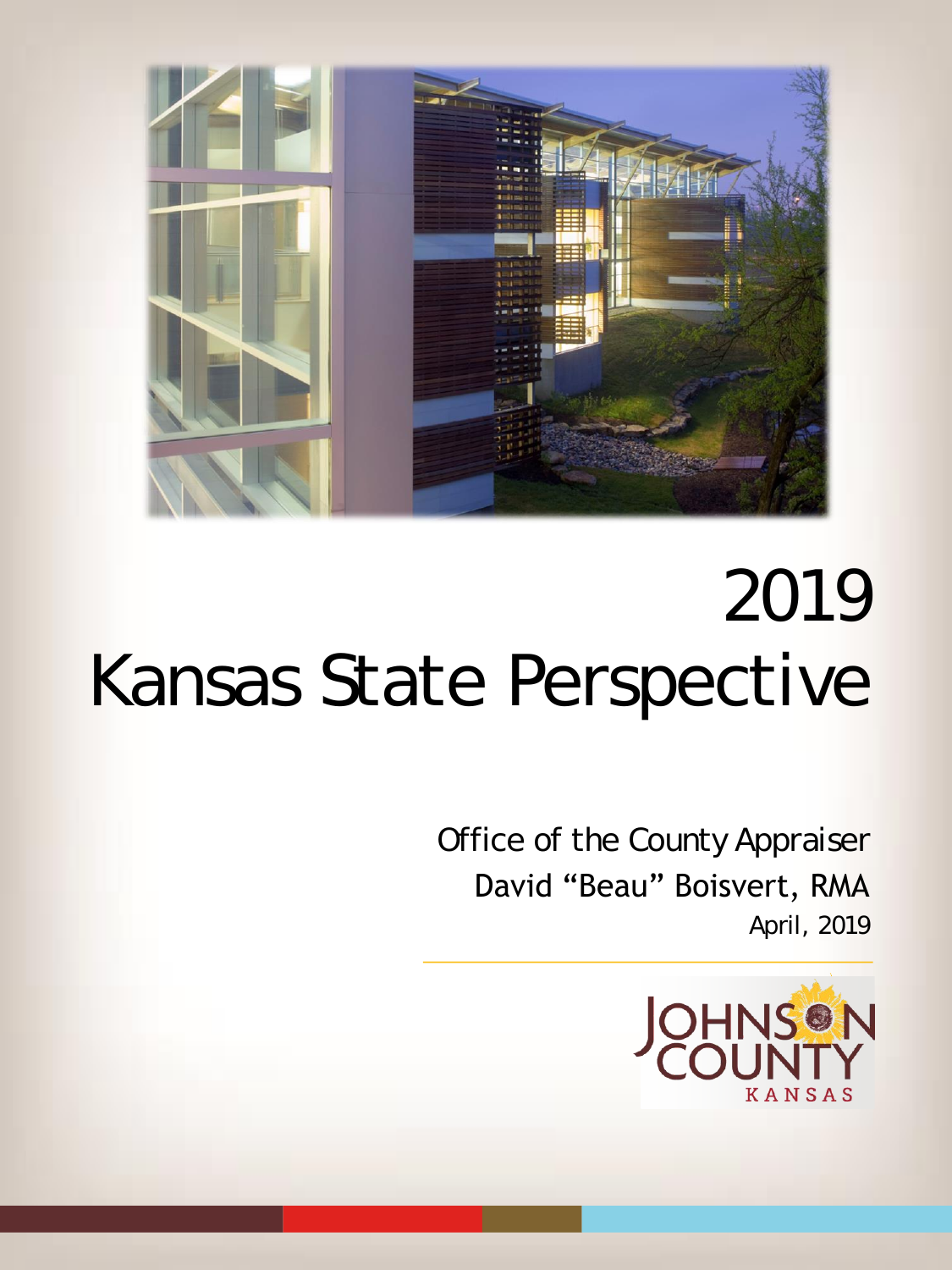| CHEYENNE               |                                 | <b>RAWLINS</b> | <b>DECATUR</b>  | <b>NORTON</b>   | <b>PHILLIPS</b>          | <b>SMITH</b>    | <b>JEWELL</b>                   | <b>REPUBLIC</b>                | <b>WASHINGTON MARSHALL</b>              | <b>NEMAHA</b>            | BROWN DONIPHANCE                                         |                                  |
|------------------------|---------------------------------|----------------|-----------------|-----------------|--------------------------|-----------------|---------------------------------|--------------------------------|-----------------------------------------|--------------------------|----------------------------------------------------------|----------------------------------|
|                        | <b>THOMAS</b><br><b>SHERMAN</b> |                | <b>SHERIDAN</b> | <b>GRAHAM</b>   | <b>ROOKS</b>             | <b>OSBORNE</b>  | <b>MITCHELL</b>                 | <b>CLOUD</b>                   | <b>CLAY</b><br><b>RILEY</b>             |                          | <b>POTTAWATOMIE JACKSON ATCHISON</b><br><b>VEFFERSON</b> | <b>HYDRY</b><br><b>WYANDOTTE</b> |
| <b>WALLACE</b>         | LOGAN                           |                | GOVE            | <b>TREGO</b>    | <b>ELLIS</b>             | <b>RUSSELL</b>  | <b>LINCOLN</b>                  | <b>OTTAWA</b><br><b>SALINE</b> | <b>GEARY</b><br>DICKINSONT              | <b>WAB AUNSEE</b>        | EAVEN<br>Х<br><b>SHAWNEE</b>                             | ₽<br>DOUGLAS JOHNSON             |
| <b>GREELEY WICHITA</b> |                                 | SCOTT          | LANE            | <b>NESS</b>     | <b>RUSH</b>              | <b>BARTON</b>   | <b>ELLSWORTH</b><br><b>RICE</b> | <b>MCPHERSON</b>               | <b>MORRIS</b><br><b>MARION</b><br>CHASE | <b>LYON</b>              | <b>OSAGE FRANKLIN</b>                                    | <b>MLAML</b>                     |
| <b>HAMILTON KEARNY</b> |                                 | <b>FINNEY</b>  |                 | <b>HODGEMAN</b> | PAWNEE<br><b>EDWARDS</b> | <b>STAFFORD</b> | <b>RENO</b>                     | <b>HARVEY</b>                  |                                         |                          | <b>COFFEY</b><br>ANDERSON<br>GREENWOOD WOODSON ALLEN     | LINN                             |
| <b>STANTON</b>         | <b>GRANT</b>                    | HASKELL        | <b>GRAY</b>     | FORD            | <b>KIOWA</b>             | <b>PRATT</b>    | <b>KINGMAN</b>                  | $\star$<br><b>SEDGWICK</b>     | <b>BUTLER</b>                           |                          | WILSON NEOSHO CRAWFORD                                   | <b>BOURBON</b>                   |
| <b>MORTON</b>          | <b>STEVENS SEWARD</b>           |                | <b>MEADE</b>    | <b>CLARK</b>    | <b>COMANCHE</b>          | <b>BARBER</b>   | <b>HARPER</b>                   | <b>SUMNER</b>                  | COWLEY                                  | <b>ELK</b><br>CHAUTAUQUA | MONTGOMERY                                               | <b>LABETTECHEROKEE</b>           |

- The State of Kansas is comprised of 105 counties, and each is a separate appraisal District.
- These counties determine the appraised value of property located in their jurisdiction for ad valorem tax purposes.
- The counties of Johnson, Wyandotte, Douglas, Shawnee, and Sedgwick are historically the largest contributors to the appraised and assessed property valuation for the state.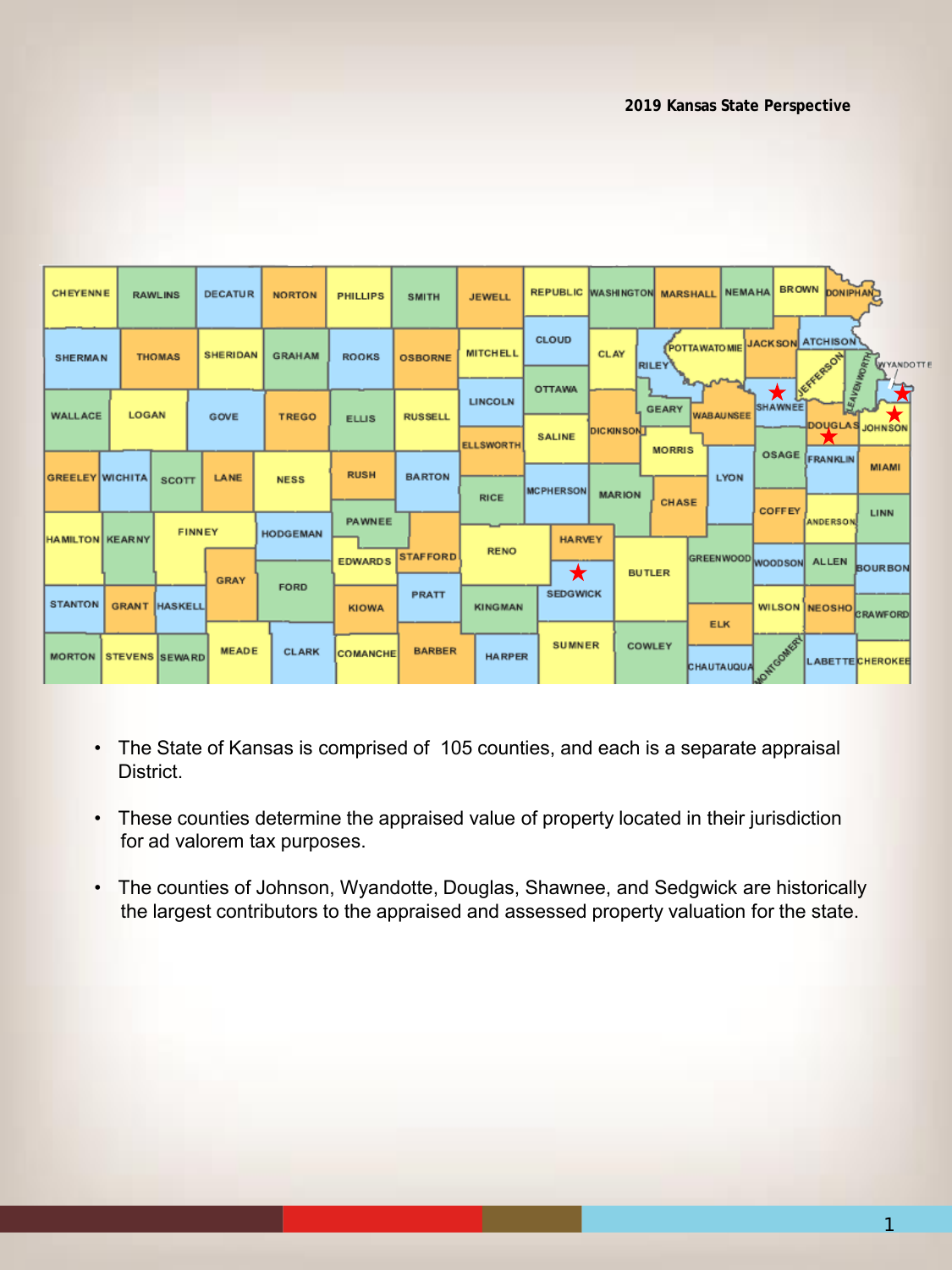# **Total of All Appraised Property**

*Johnson County contributed 35.1 percent or \$78.5 billion in property valuation to the state's appraised value . This total includes residential, commercial and personal property values.*



2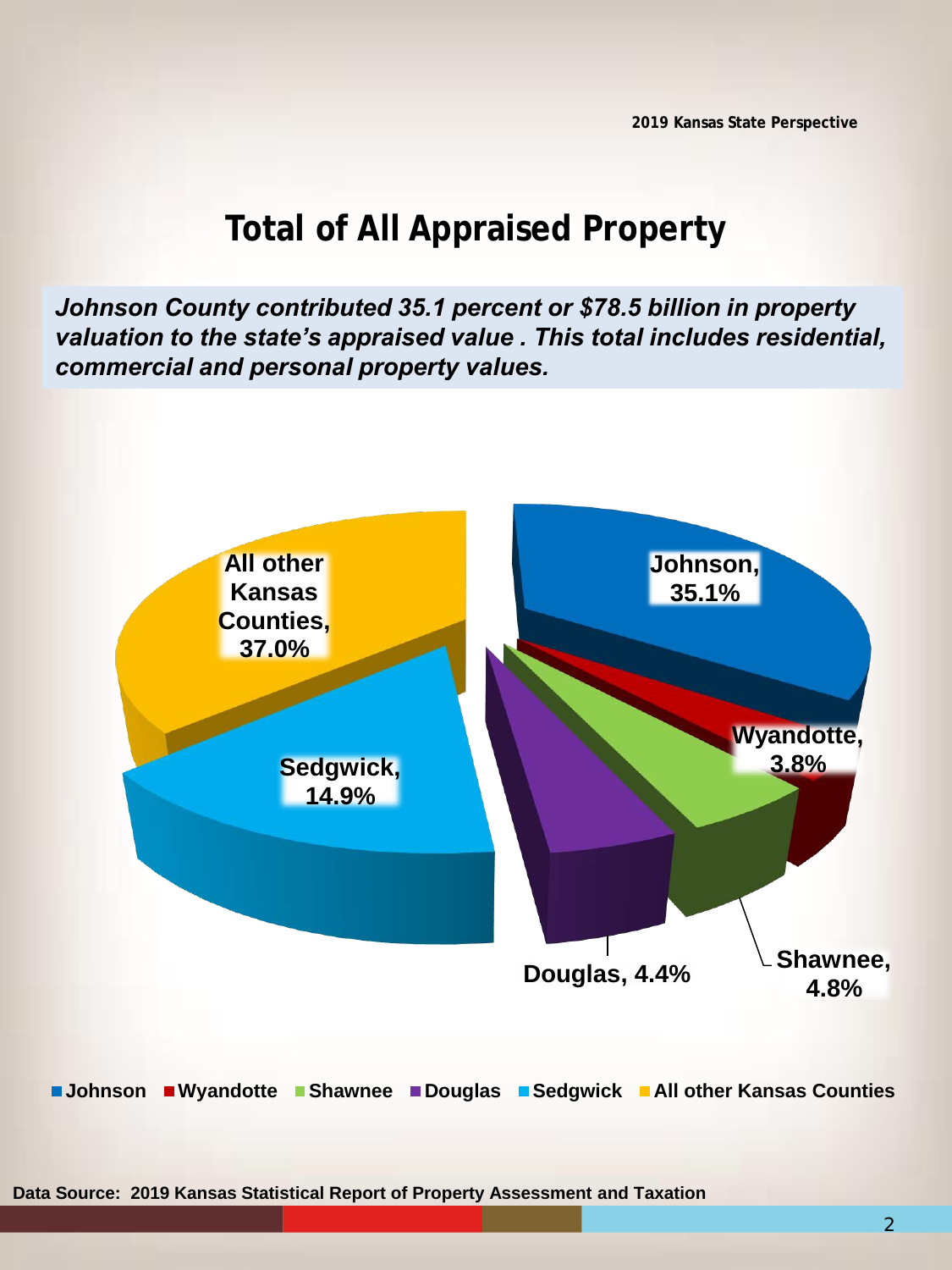## **Total of All Assessed Real Property**

*Johnson County contributed 33.7 percent or \$10.8 billion of the state's assessed real property value.* 

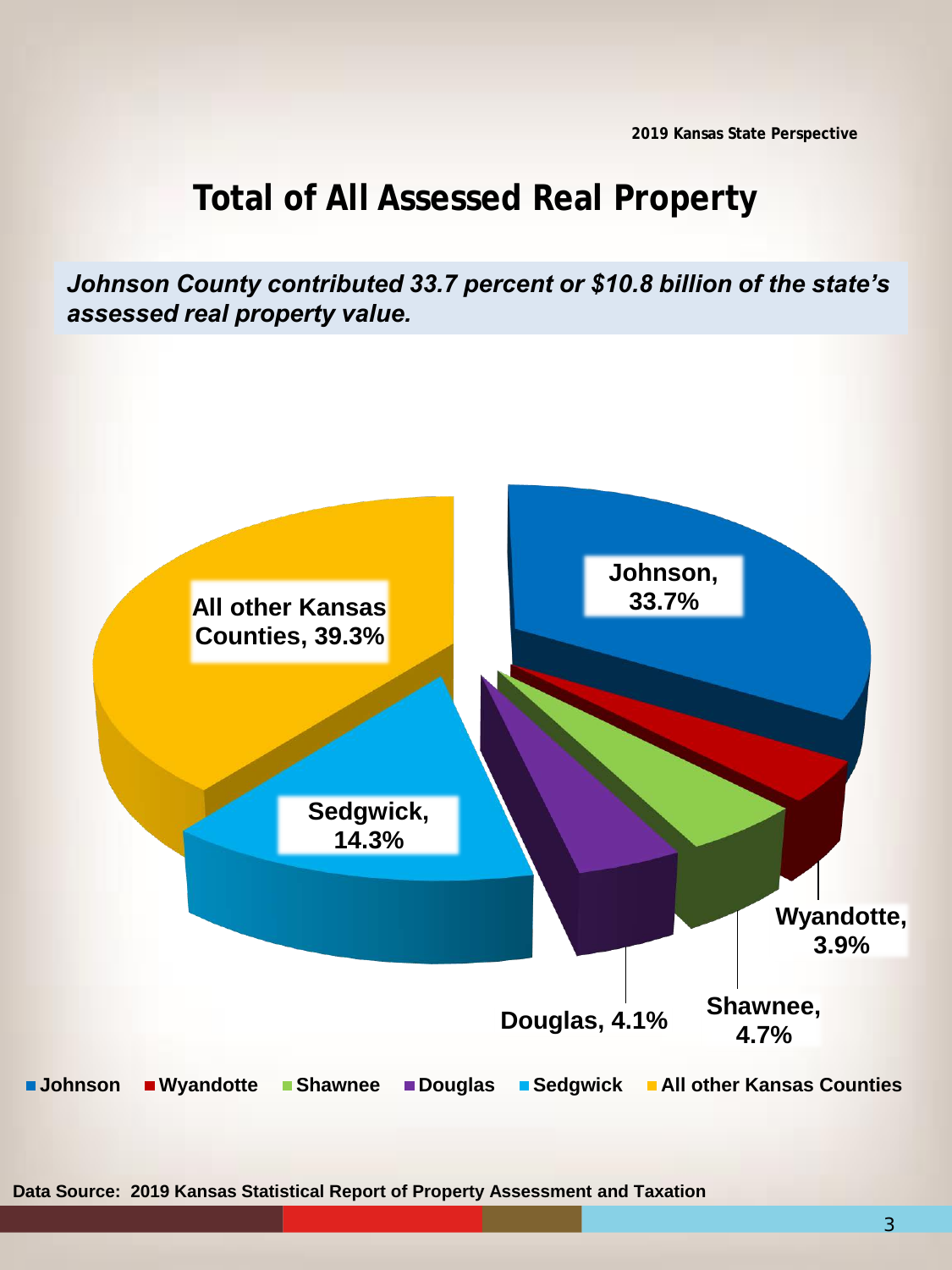## **Total of All Assessed Residential Real Property**

*Johnson County contributed 38.1 percent or \$7.35 billion of the state's assessed residential property value.* 

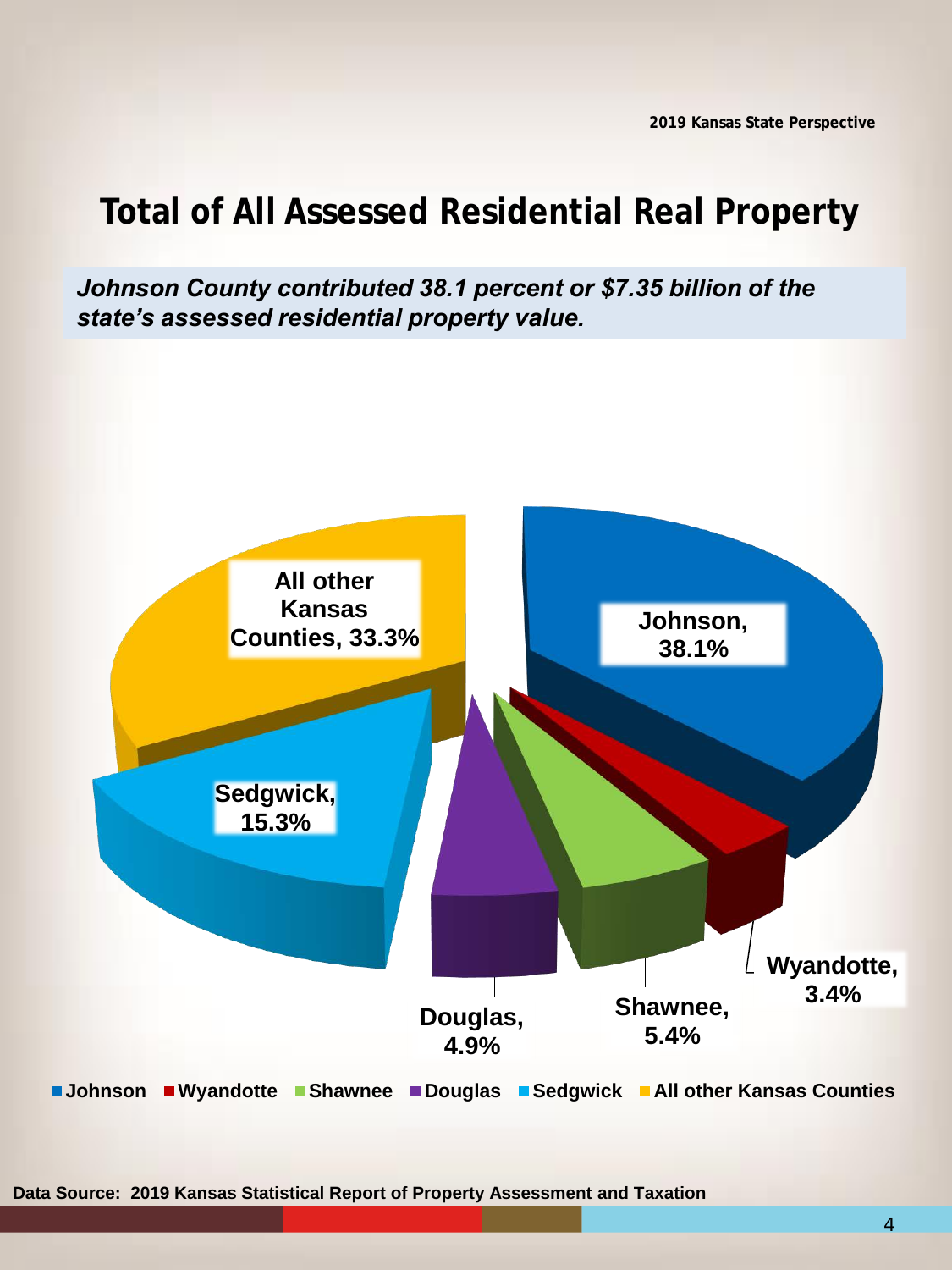# **Total of All Assessed Commercial Real Property**

*Johnson County contributed 36 percent or \$3.32 billion of the state's assessed commercial real property value.* 



**Data Source: 2019 Kansas Statistical Report of Property Assessment and Taxation**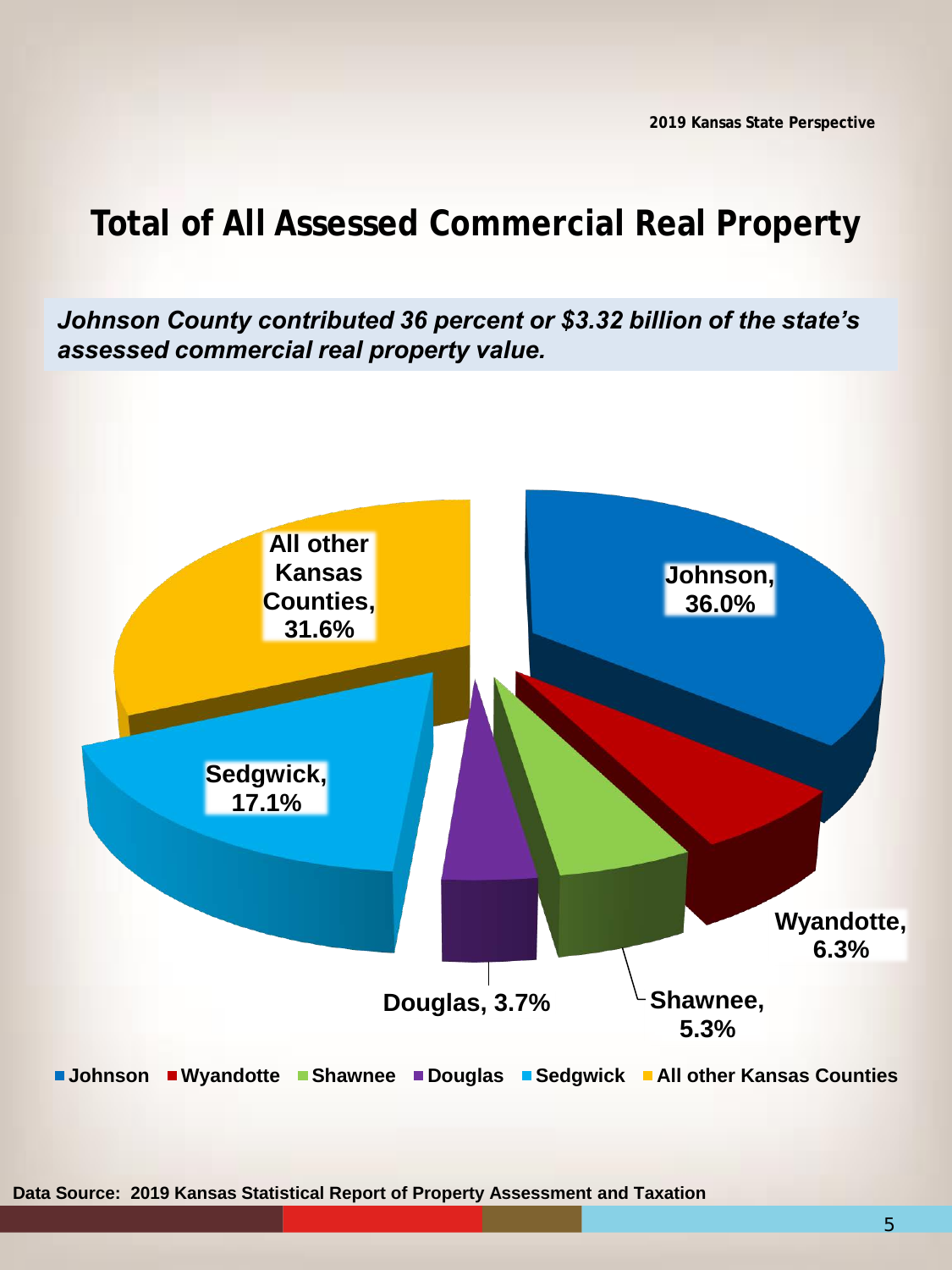## **Total of All Assessed Personal Property**

*Johnson County contributed 5.8 percent or \$86.79 million of the state's assessed personal property value.* 



**Data Source: 2019 Kansas Statistical Report of Property Assessment and Taxation** 

6